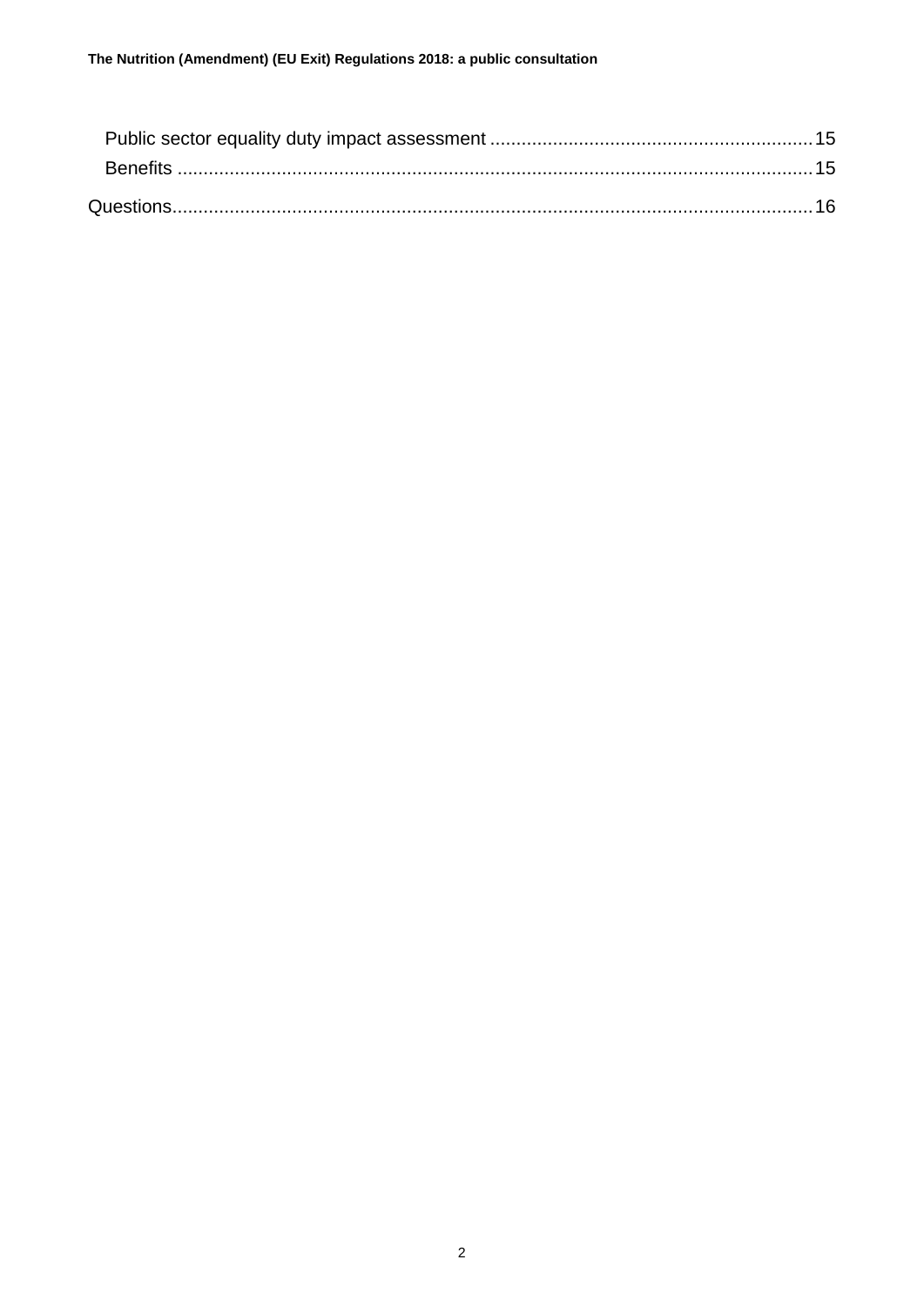## <span id="page-2-0"></span>**Introduction**

This consultation seeks feedback on proposals for regulations necessary to ensure certain aspects of the law relating to nutrition continue to operate effectively after the UK has left the EU in the unlikely event of a no deal scenario. The consultation covers legislation relating to: nutrition and health claims, the addition of vitamins, minerals, and certain other substances to food; food for particular nutritional uses; food supplements; and the regulation of Kava-Kava, with particular regard to the functions of the European Commission and European Food Safety Authority.

We have now agreed in principle the terms of the UK's smooth and orderly exit from the EU, as set out in the Withdrawal Agreement. We have also agreed the broad terms of our future relationship as set out in the outline Political Declaration. But nothing is agreed until everything is agreed - and as such it is the duty of a responsible government to continue to prepare for all scenarios, including the unlikely event of a no-deal.

Therefore, the proposals outlined in this consultation, henceforth referred to as 'fixes' would only come into effect in the unlikely event that the United Kingdom and the European Union are unable to conclude negotiations satisfactorily.

Plans outlined in this consultation would provide continuity and assurance for business and consumers as we seek to mirror existing European systems domestically as far as is practically possible. Further to this the Government does not envisage that this Statutory Instrument will create 'winners' or 'losers', with no practical adverse effects on individual citizens or adverse regional impact.

Although food law is devolved, this policy area has been designated by the UK Government for consideration for a common approach. This means that one set of regulations would make the necessary fixes to all retained EU law with the consent of Ministers from the devolved administrations. This consultation is therefore being carried out on behalf of the whole of the UK.

In addition, the consultation deals with the proposed fixes to English domestic legislation relating to nutrition that is derived from EU law. Devolved authorities will make equivalent fixes independently and issue consultations in their respective countries accordingly.

The consultation is open until 14th December 2018 and we would welcome your views.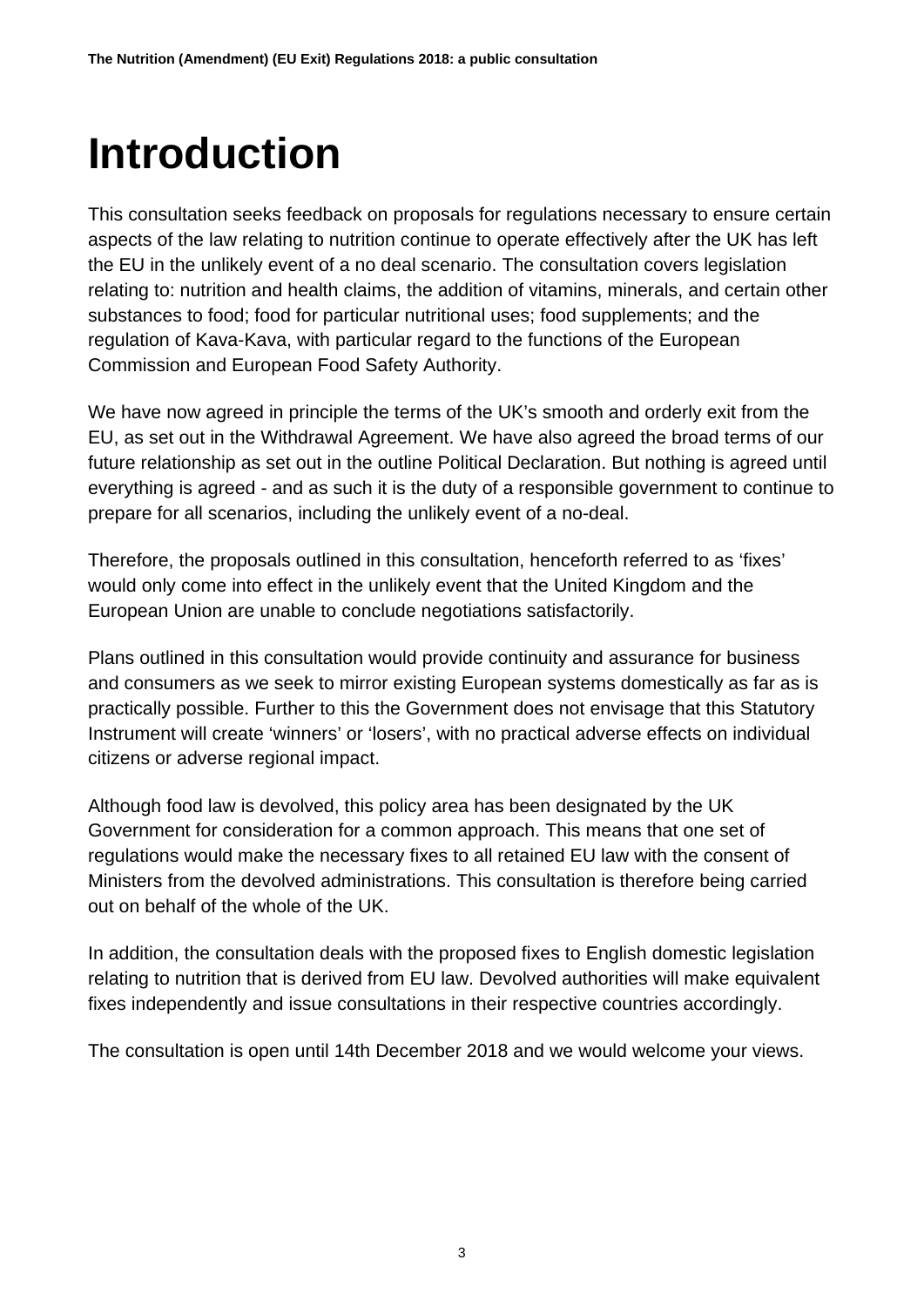### <span id="page-3-0"></span>**Why we are consulting**

The European Union (Withdrawal) Act 2018 ("the EUWA") converts certain EU legislation into UK law. Converted law is referred to in this consultation as 'retained EU law'. Further to this, the EUWA enables Ministers to make regulations to fix any resulting deficiencies in retained EU law, ensuring that upon leaving the EU in the unlikely event of a 'no deal' scenario the policies and systems that underpin nutrition legislation in the UK continue to function effectively.

Currently EU law requires the European Commission (EC) and European Food Safety Authority (EFSA), to regulate:

- nutrition and health claims made on foods;
- the addition of vitamins, minerals, and certain other substances added to foods;
- foods for specific groups, including: infant and follow on formula; processed cereal-based and baby foods; foods for special medical purposes; and total diet replacement for weight control; and
- food supplements.

To prepare for the unlikely event of 'no deal', the Department of Health and Social Care is proposing to make the Nutrition EU Exit (Amendment) Regulations 2019, using powers provided by the EUWA, to fix inoperabilities in retained EU law. Matters relating to nutrition and health claims, composition, and labelling are devolved, however, this policy area has been designated by the UK government for consideration for a common approach. Proposals put forward in specific parts this consultation therefore extend and apply to the UK including Scotland, Wales, and Northern Ireland. We will continue to work with devolved administrations on areas where common frameworks will need to be maintained in the future. This consultation does not pre-empt those discussions.

The provisions in the regulations which amend retained EU law or otherwise transfer EU law into domestic law (such as creating UK lists of minerals and vitamins which may be used in food supplements) would be UK wide. These would include provisions to transfer regulatory and decision-making functions from EU bodies to appropriate UK authorities.

Other provisions will amend existing domestic legislation derived from EU laws, to ensure that it remains operable after EU Exit, with devolved authorities making equivalent fixes independently. Independent fixes would thus be made in relation to those matters (such as enforcement) which are currently regulated separately in each part of the UK. It should be noted however, that many of the proposed fixes are technical in nature, simply changing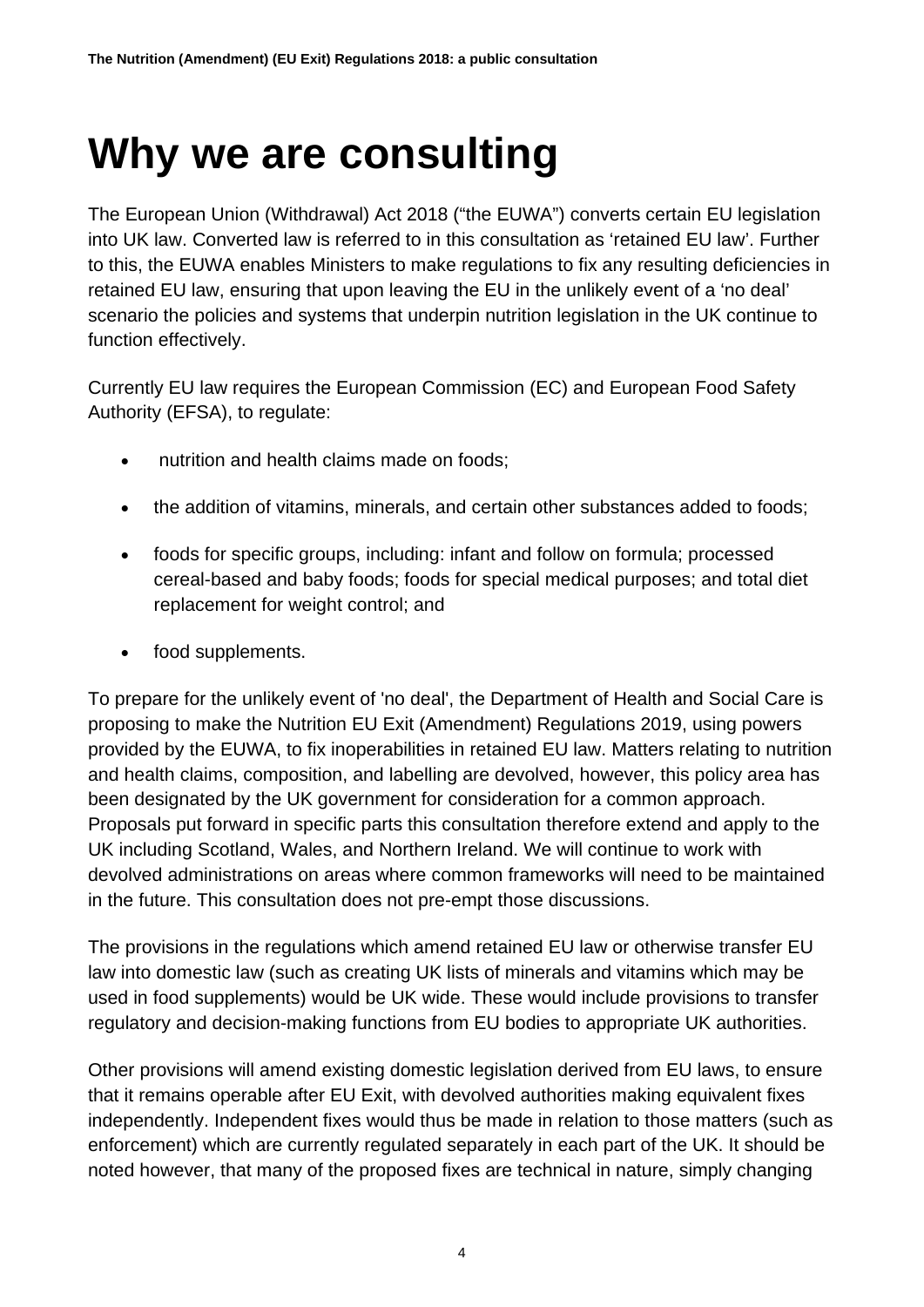EU-specific references so that they remain relevant when the UK is no longer a member State.

This approach would ensure that the UK retains a functioning body of nutrition law that maintains continuity and high standards for businesses and consumers.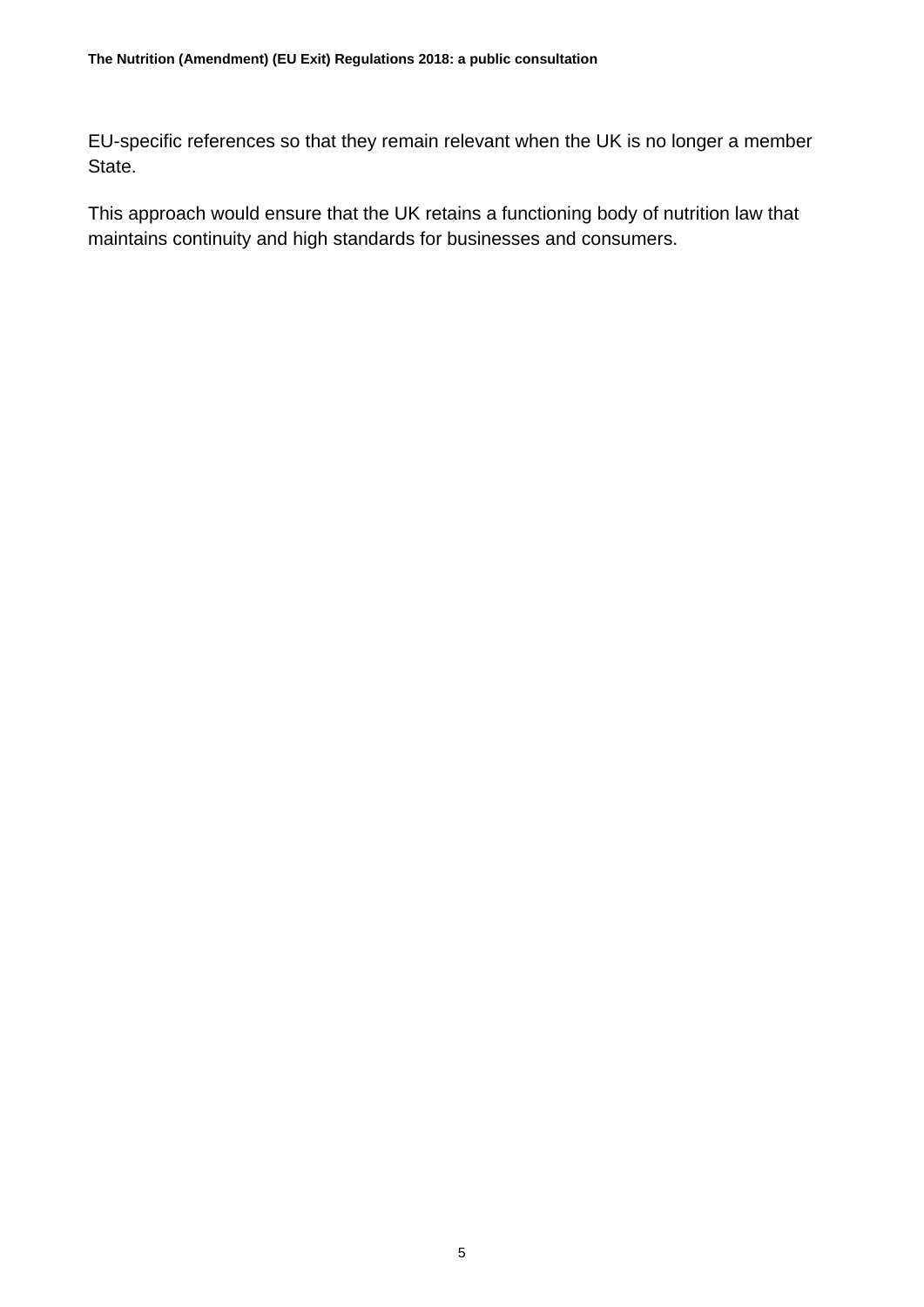### <span id="page-5-0"></span>**Nutrition and Health Claims**

The Nutrition and Health Claims Regulation, (EC) 1924/2006, sets out the legal framework for businesses that want to highlight the beneficial properties of their products, to ensure that claims are accurate and consumers are not misled. Nutrition and health claims are required to be based on scientific evidence and may only be used on packaging if they have been approved following scientific assessment.

Currently EU law: defines nutrition and health claims; identifies the context in which the regulations related to nutrition and health claims apply; establishes lists of authorised claims and a register of authorised and rejected claims; describes conditions of use for claims; and sets out a process for the assessment and approval of new claims.

Nutrition and Health Claims are defined as follows:

- A 'nutrition claim' means any claim which states, suggests or implies that a food has particular beneficial nutritional properties due to: the energy (calorific value) it provides/provides at a reduced or increased rate/ or does not provide; and/or the nutrients or other substances it contains/contains in reduced or increased proportions/or does not contain.
- A 'health claim' means any claim that states, suggests or implies that a relationship exists between a food category, a food or one of its constituents and health.

Regulations on nutrition and health claims only apply to those made in a commercial context.

The EC maintains the EU Register which lists all nutrition and health claims that may be made on foods; and sets out restrictions and conditions for their use. The Register also includes details of rejected health claims and the reasons for their rejection.

Currently new claims must be approved by the EC. Currently applications are submitted, with the requisite supporting evidence, to EFSA's Panel on Nutrition, Novel Foods and Food Allergens (NDA) who assess the claims and, provide a scientific opinion to the EC. The EC then rules on whether to approve or reject new claims following consultation with Member States through the Committee procedure.

#### <span id="page-5-1"></span>**Proposals**

With regards to nutrition and health claims, it is proposed to make fixes to Regulation (EC) 1924/2006, and the following related additional pieces of EU legislation: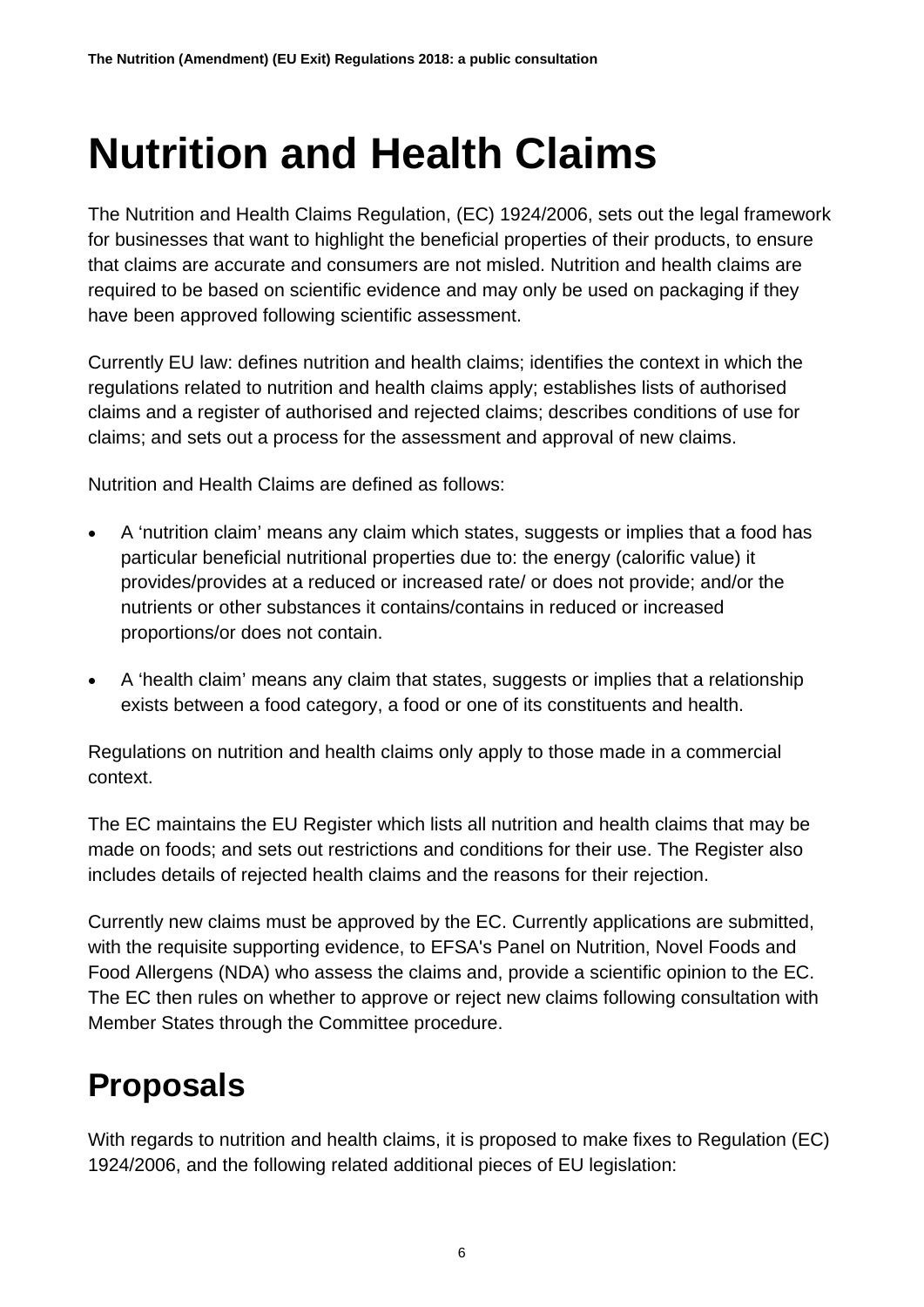- Regulation (EC) 353/2008 established implementation rules for applications for the authorisation of health claims
- Commission Regulation (EU) 432/2012 establishing a list of permitted health claims made on foods, other than those referring to the reduction of disease risk and to children's development and health Text with EEA relevance
- Commission Implementing Decision 2013/63/EU adopted guidelines for the implementation of specific conditions for health claims laid
- Commission Regulation (EU) 907/2013 set rules for applications concerning the use of generic descriptors

Proposed fixes would mean that processes for food businesses and consumer protection remain substantially similar to the existing arrangements. Fixes will be predominantly technical in nature, simply changing EU-specific references so that they remain relevant and valid when the UK is no longer a Member State, whilst EU functions outlined above will be transferred to an appropriate UK authority.

Scientific advisory functions conducted by EFSA will be transferred to the UK Nutrition and Health Claims Committee (UKNHCC), a new committee to be established under the remit of Public Health England. The UKNHCC will be responsible for the scientific substantiation and providing advice to the 4 UK administrations on any new nutrition and health claims made within the UK post exit.

The UK Nutrition and Health Claims Committee (UKNHCC) will be an expert committee of Public Health England (PHE), an executive agency sponsored by the Department of Health and Social Care. The committee will be administrated and resourced by civil servants from within PHE, but will remain politically and operationally independent.

It is proposed that upon exit, the UK will adopt the existing EU lists of claims, including restrictions and conditions of use. An appropriate UK authority may by regulations, and after consulting the new committee, make amendments to the list.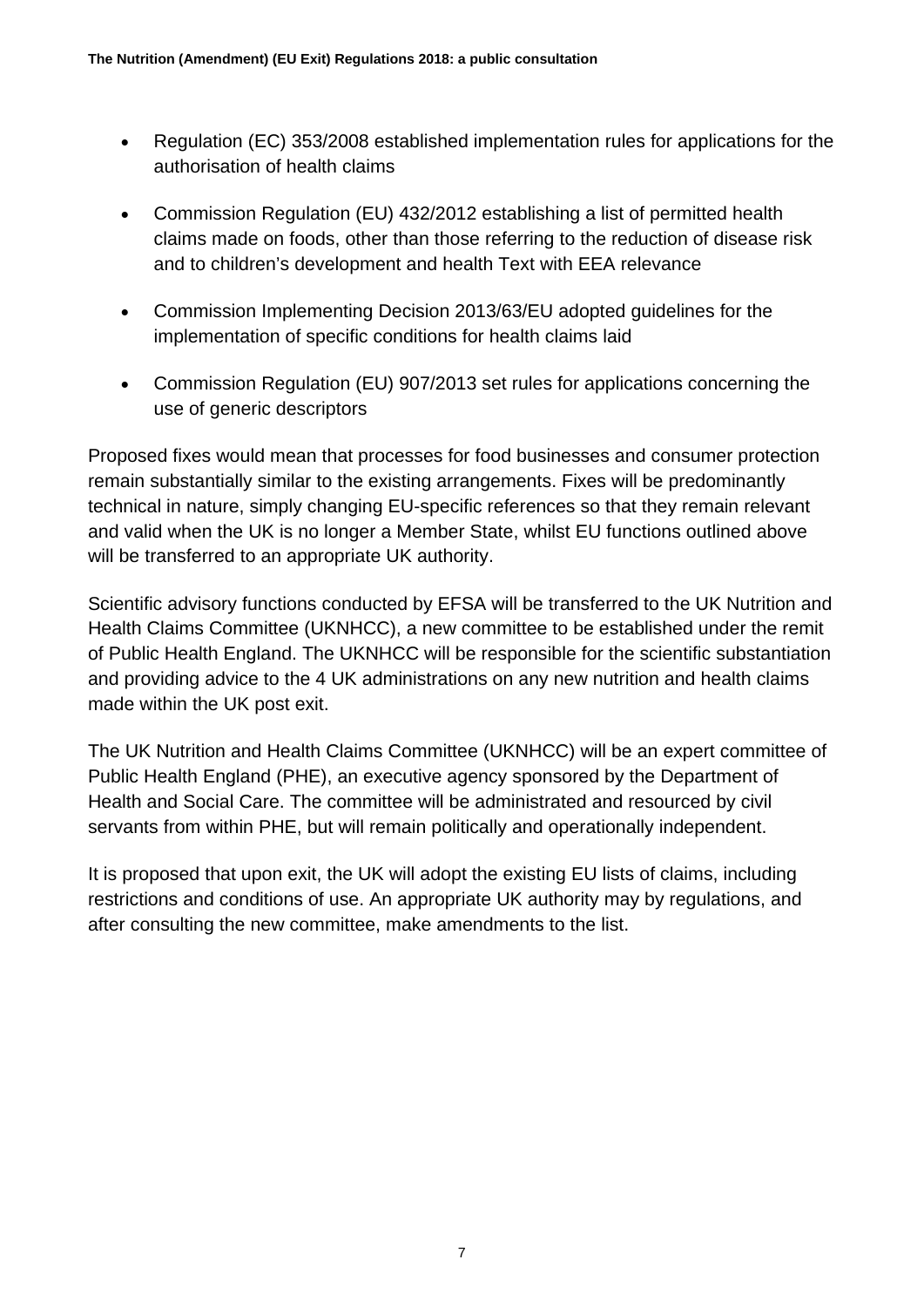### <span id="page-7-0"></span>**Vitamins, minerals, and certain other substances**

Currently EU law: stipulates which vitamins, minerals, and certain other substances may be added to foods; sets out how new substances may be assessed and approved; and outlines compositional and labelling requirements for foods that have substances added to them.

The European Commission is responsible for establishing, publishing, and maintaining the Community Register, which lists all the vitamins, minerals, and certain other substances that may be added to foods.

Regulation (EC) 1925/2006 establishes three lists contained within its Annexes. Annex I contains the list of vitamins and minerals which may be added to foods. Annex II sets out the permitted formulations of those vitamins and minerals. Annex III lists substances whose use in foods is prohibited, restricted or 'under scrutiny'.

The European Commission may, taking into account scientific opinion provided by EFSA, modify the lists contained in those Annexes.

Regulation (EC) 1925/2006 also sets out the products to which vitamins and minerals may not be added.

When vitamins, minerals, and other certain substances are added to foods they must comply with compositional and labelling requirements established by the EC:

- Minimum amounts to ensure that fortification of foods is beneficial to health the regulation stipulates the final food to which vitamins or minerals have been added should contains a significant amount of a vitamin or mineral.
- Maximum amounts to avoid the over consumption of vitamins or minerals, which might have an adverse effect on health, the Regulation permits maximum amounts to be set. However, no maximum amounts have been established.
- Purity purity criteria define the chemical characteristics of each the vitamin and mineral substances and the Regulation permits purity criteria to be established for vitamins and minerals or provides that generally acceptable criteria shall apply.
- Labelling Labelling regulations in relation to vitamins and minerals, including both the amounts added and those naturally present, have with some exemptions placed a legal requirement on products.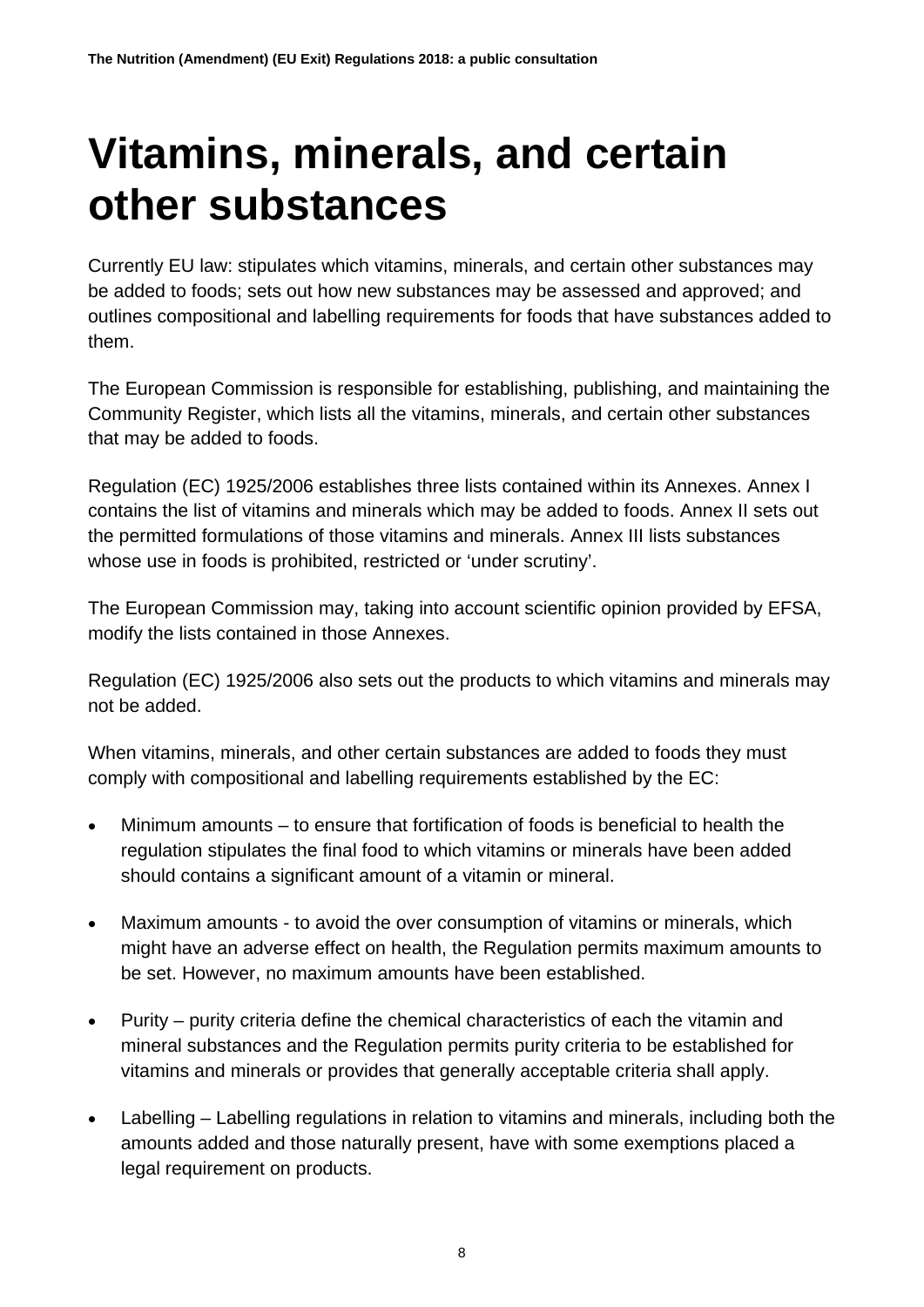#### <span id="page-8-0"></span>**Proposals**

With regards to vitamins, minerals, and certain other substances, it is proposed to make fixes to Regulation (EC) 1925/2006, and the following related additional pieces of EU legislation:

- Regulation (EC) 307/2012: establishes implementing rules for the application of power to prohibit, restrict, or place a substance under scrutiny
- Commission Implementing Regulation (EU) No 489/2012 establishing implementing rules for the application of Article 16 of Regulation (EC) No 1925/2006 of the European Parliament and of the Council on the addition of vitamins and minerals and of certain other substances to foods Text with EEA relevance

Proposed fixes would mean that processes for food businesses and consumer protection remain substantially similar to the existing arrangements. Fixes will be predominantly technical in nature, simply changing EU-specific references so that they remain relevant when the UK is no longer a member State, whilst EU functions outlined above will be transferred to an appropriate UK authority.

Relevant scientific advice will be sought from a UK Committee designated for this purpose.

The lists of vitamins, minerals, and certain other substances contained in the Annexes will become retained law and will apply across the UK. An appropriate authority may by regulations, after taking into account the opinion of the UK Committee designated to provide the scientific advice on these issues, specify modifications to this list.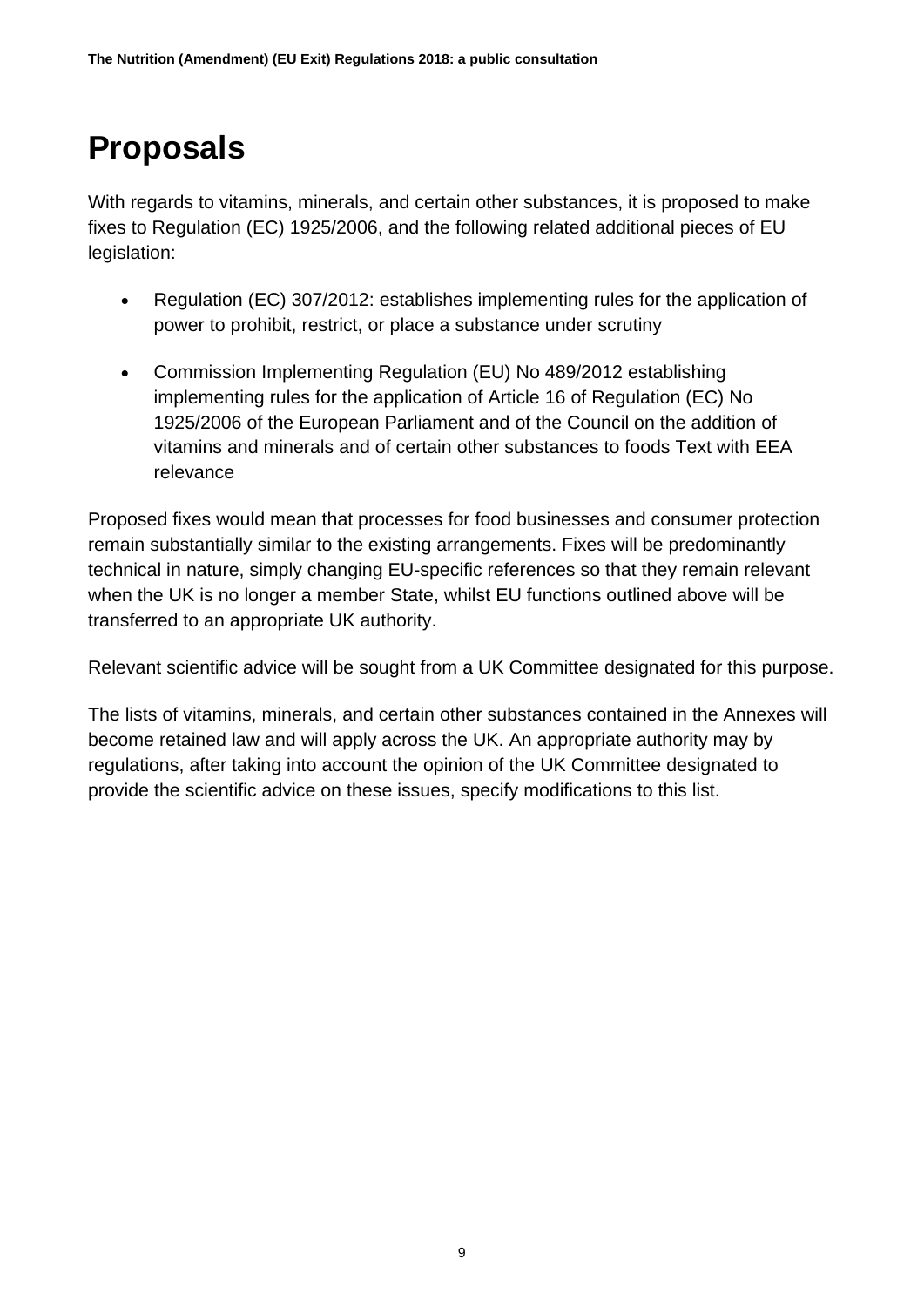# <span id="page-9-0"></span>**Compositional and information requirements of food for specific groups**

The law relating to food for specific groups is currently in a transitional phase. Until 20 July 2016 these foods were regulated as 'Foods for Particular Nutritional Uses' or PARNUTs, under Directive 2009/39. The Directive set out the general framework for foods for particular nutritional uses and empowered the EC to make specific Directives setting out requirements on composition and labelling. It also empowered the Commission to make a list of substances with specific nutritional purposes. That list is contained in Commission Regulation 953/2009.

Regulation (EU) 609/2013 repealed Directive 2009/39 and the concept of PARNUTs. The Regulation deals with 4 specific categories of foods: infant and follow-on formulae; processed cereal based foods and baby foods; food for special medical purposes; and total diet replacement for weight control.

Under Regulation 609/2013 the EC was empowered to adopt delegated acts with respect to specific compositional and information requirements for these categories of foods. Commission Regulations have now been made for each category except for processed cereal based foods and baby foods. To allow food businesses time to adapt to the new regime from the old PARNUTs regime, however, a transitional period was introduced and the new specific rules do not yet apply. This meant that Regulation 953/2009 and the old composition and labelling rules continues to apply until the 'date of application' of the new rules. The date of application of the new rules is different for each category of foods. Anything that does not apply on Exit day will not become retained law.

This means that on Exit day foods for specific groups will be regulated by the framework contained in Regulation 609/2013 (but the detailed requirements will continue to be set out in Regulation 953/2009) and in the specific directives that were made under Directive 2009/39. The only exception is foods for special medical purposes other than that designed to meet the nutritional needs of infants, which will be entirely regulated under the new regime (Regulation 609/2013 and Delegated Regulation 2016/128).

The Directives will not become retained law but the requirements will continue to be enforced by the domestic legislation that was introduced to implement them. By crossreferring to the Directives as they stood on Exit day, this will continue to provide an effective regulatory regime.

We understand that food businesses may already be using the transitional period to work towards compliance with the regime under Regulation 609/2013. The UK government was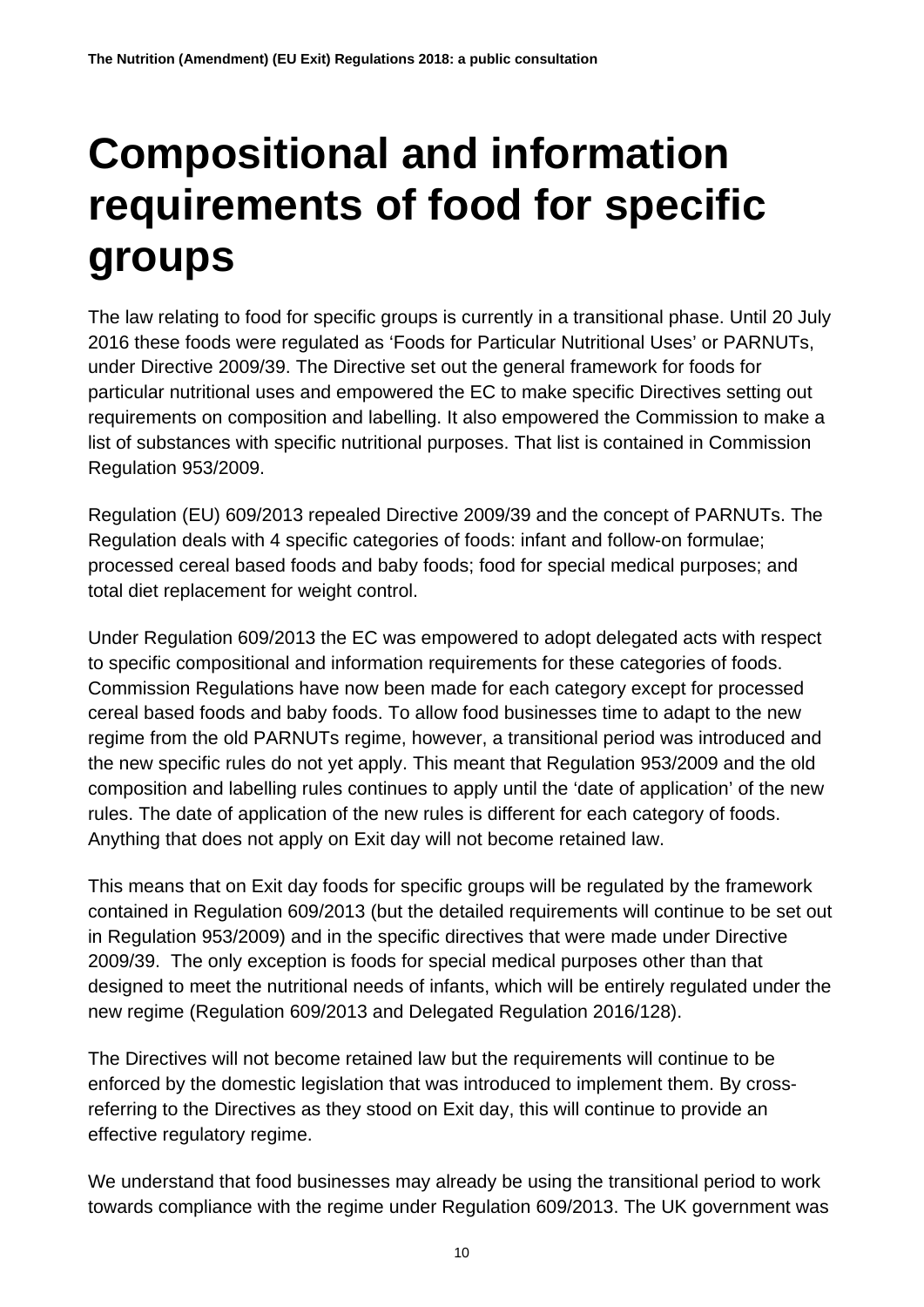fully involved and committed to the introduction of the new regime within the EU and it is the intention to make domestic legislation that will mirror that in the EU as closely as possible.

Current EU law stipulates compositional and information requirements of foods for specific groups; outlines how relevant products are placed on the market; establishes guidelines for the labelling and advertising of specific products; and sets out how EU bodies regulate products.

Compositional and information requirements are set out for infant and follow on formulae; processed cereal-based foods and baby foods; foods for special medical purposes; and total diet replacement for weight control. Under the PARNUTs regime foods that were designed to replace meals (as opposed to the whole diet) were included in the regulatory regime. These foods are now regulated entirely by the general laws that apply to all foods, including on nutrition and health claims.

When a food for a specific nutritional use is first placed on the market, EU law requires that the relevant competent authority within that market is notified. Further to this, guidelines for the labelling, presentation, and advertising of these products are set out, with specific requirements for infant and follow on formulae.

Under Regulation 609/2013, the European Commission is conferred responsibility for; deciding if a given food falls within the scope of the regulation; establishing further regulations for food for specific groups; and modifying the lists of substances permitted for use in the manufacture of these products, taking into account the scientific opinion of EFSA.

#### <span id="page-10-0"></span>**Proposals**

With regards to compositional and information requirements of Foods for Specific Groups, it is proposed to make fixes to Regulation (EC) 609/2013, and the following related additional pieces of EU legislation:

- Commission Regulation (EC) 953/2009: on substances that may be added for specific nutritional purposes in foods for particular nutritional uses
- Commission Delegated Regulation (EU) 2016/128: supplementing Regulation (EU) No 609/2013 with regards to the specific compositional and information requirements for food for special medical purposes

Proposed fixes would mean that processes for food businesses and consumer protection remain substantially similar to the existing arrangements. Fixes will be predominantly technical in nature, simply changing EU-specific references so that they remain relevant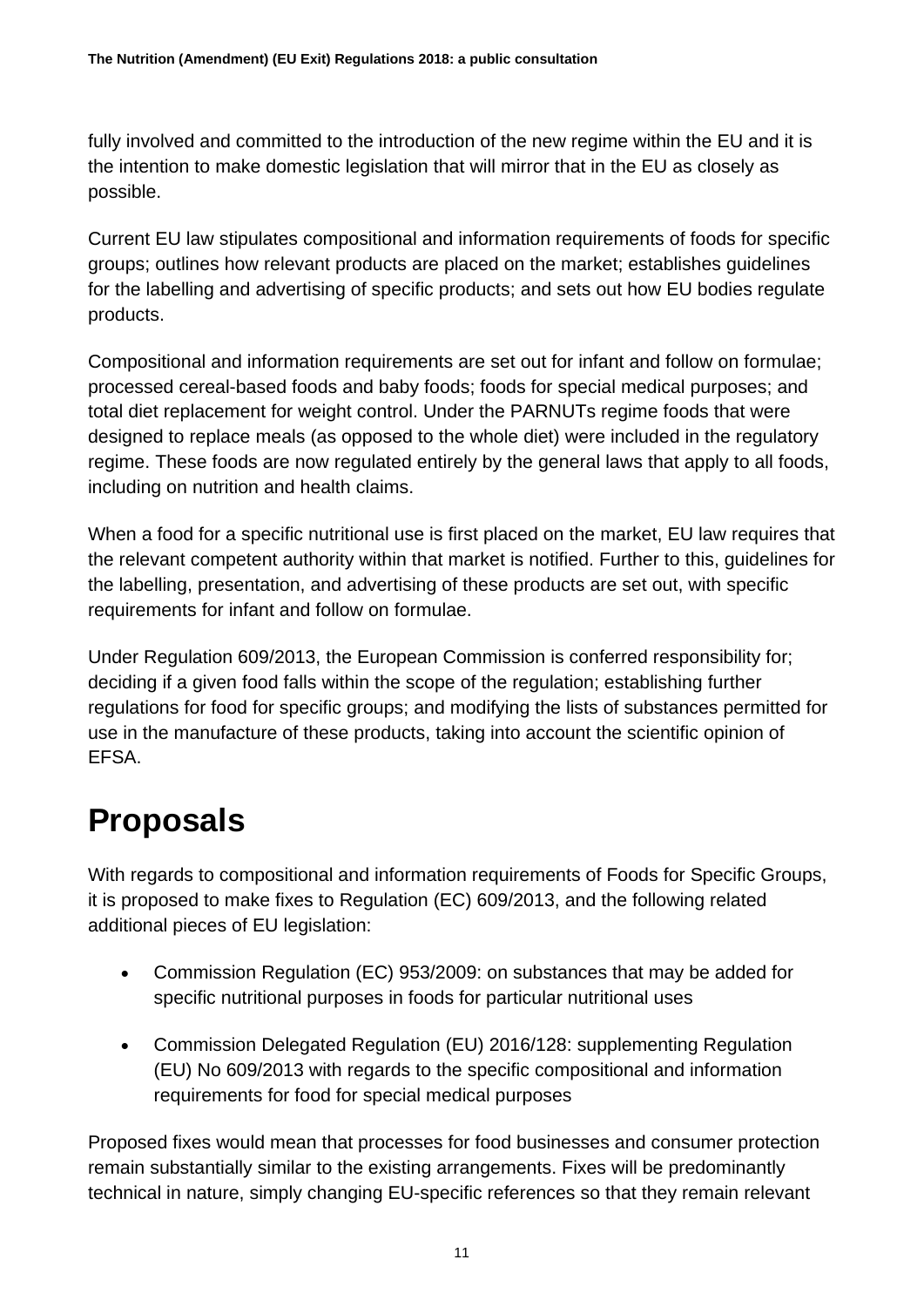when the UK is no longer a member State, whilst EU functions outlined above will be transferred to an appropriate UK authority in consultation with devolved administrations.

Relevant scientific advice will be sought from a UK Committee designated for this purpose.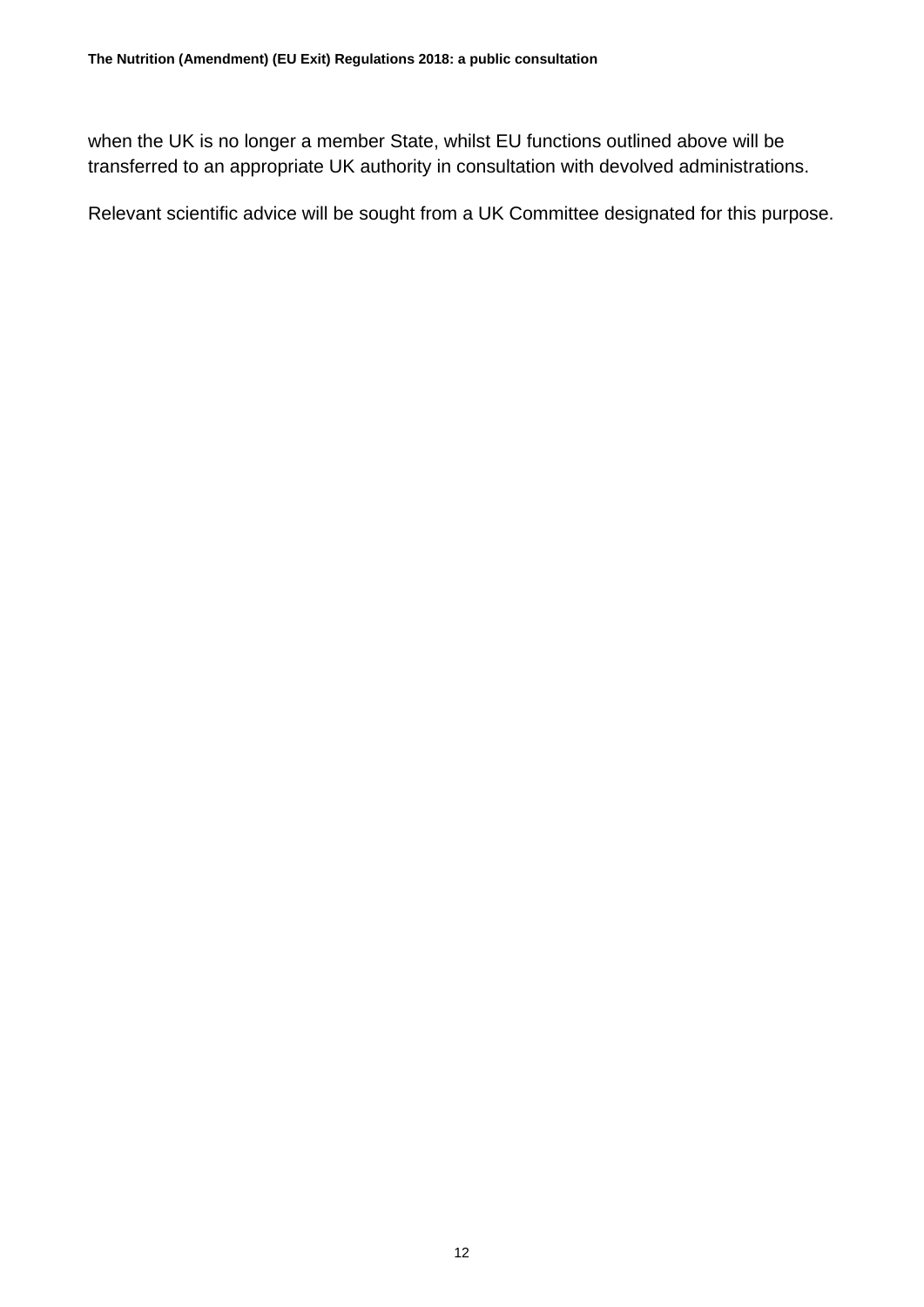# <span id="page-12-0"></span>**Food supplements**

Food supplements are currently regulated by Directive 2002/46, which sets out rules for vitamins and minerals used in food supplements. The Directive contains a list of permitted vitamins and minerals in Annex I. The permitted forms of those vitamins and minerals is listed in Annex II. The Directive contains a power for the EC to update the lists in the Annexes, to set purity criteria, and to set maximum and minimum amounts for vitamins and minerals that may be used in food supplements.

Directives will not become retained law when the UK exits the EU. The Directive is implemented by Regulations made in each part of the UK (The Food Supplements (England) Regulations 2003 in England; Food Supplements Regulations (Northern Ireland) 2003; The Food Supplements (Scotland) Regulations 2003; The Food Supplements (Wales) Regulations 2003).

#### <span id="page-12-1"></span>**Proposals**

Proposals will be predominantly technical in nature, simply changing EU-specific references so that they remain relevant when the UK is no longer a member State, whilst EU functions outlined above will be transferred to an appropriate UK authority.

In order that the UK can amend the lists contained in the Annexes after exiting the EU, it is necessary to transpose the Annexes into domestic law. We propose to do this by copying the Annexes out as a schedule to the Nutrition (EU Exit) (Amendment) Regulations 2019, which will make them part of our domestic law. This is necessary in order to have an effective regulatory regime for food supplements after EU exit.

An appropriate UK authority may, by regulations, amend the lists.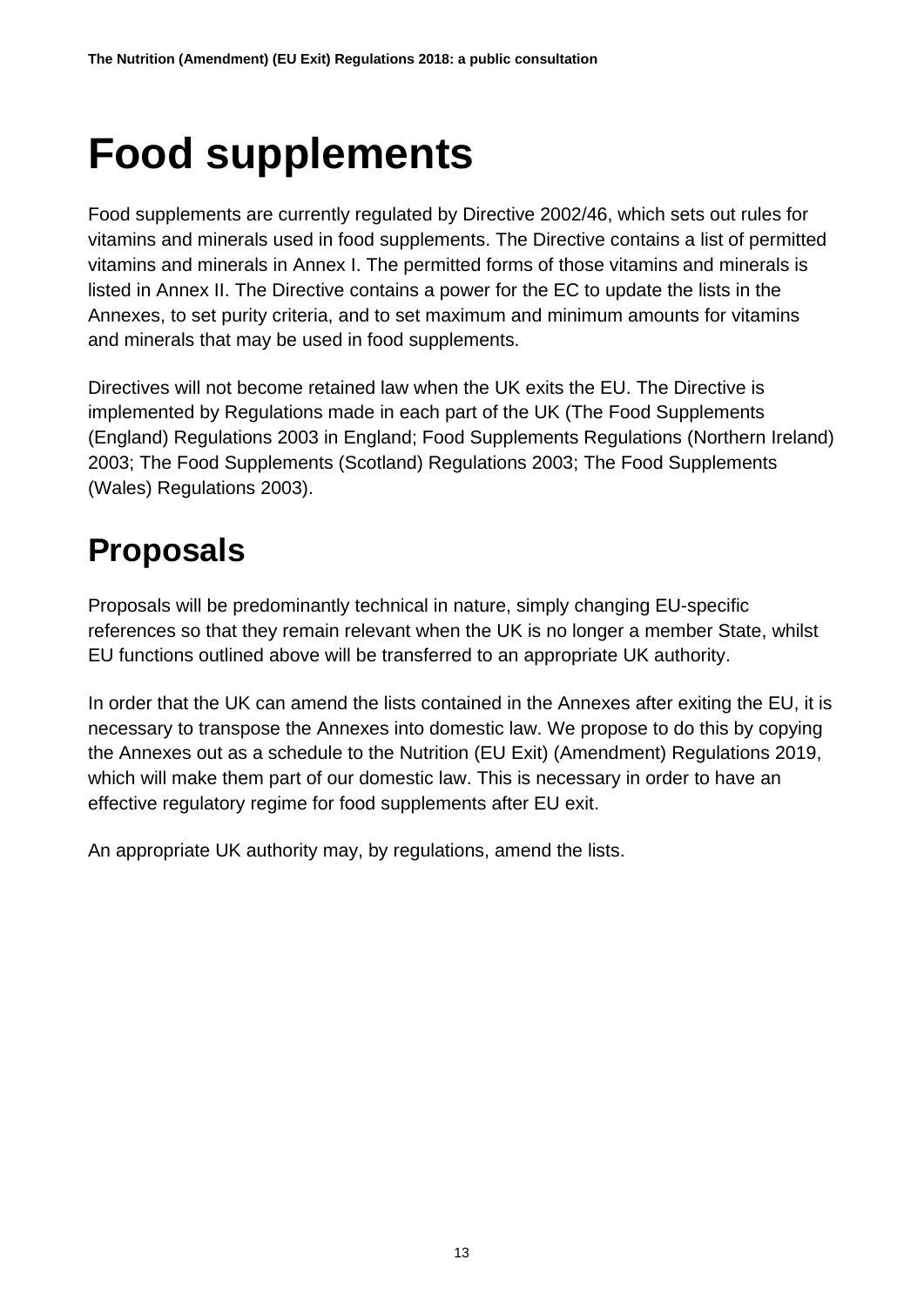# <span id="page-13-0"></span>**Domestic legislation (England only)**

The proposed SI would also be used to amend existing domestic legislation in England only, with devolved administrations making equivalent fixes independently. The main purpose of the domestic legislation is to establish an enforcement regime for obligations arising from EU legislation in this area. In amending these pieces of domestic legislation no new powers are granted to the Secretary of State for Health and Social Care, references to the European Union and its public bodies and institutions are simply omitted or amended to ensure that these regulations remain fully operational in the unlikely event of 'no deal'.

The following pieces of domestic legislation are amended by the proposed Nutrition (EU Exit) (Amendment) Regulations 2019

- Medical Food (England) regulations 2000
- Kava-Kava in Food (England) Regulations 2002
- Food Supplements (England) Regulations 2003
- Processed Cereal-based Foods and Baby Foods for Infants and Young Children (England) Regulations 2003
- Infant Formula and Follow-on Formula (England) Regulations 2007
- Addition of Vitamins Minerals and other Substances (England) Regulations 2007
- Nutrition and Health Claims (England) Regulations 2007
- Food for Particular Nutritional Uses (Addition of Specific Nutritional Purposes) (England) Regulations 2009
- Food for Specific Groups (Information and Compositional Requirements) (England) Regulations 2016
- The Food for Specific Groups (Information and Compositional Requirements) (Amendment) (England) Regulations 2019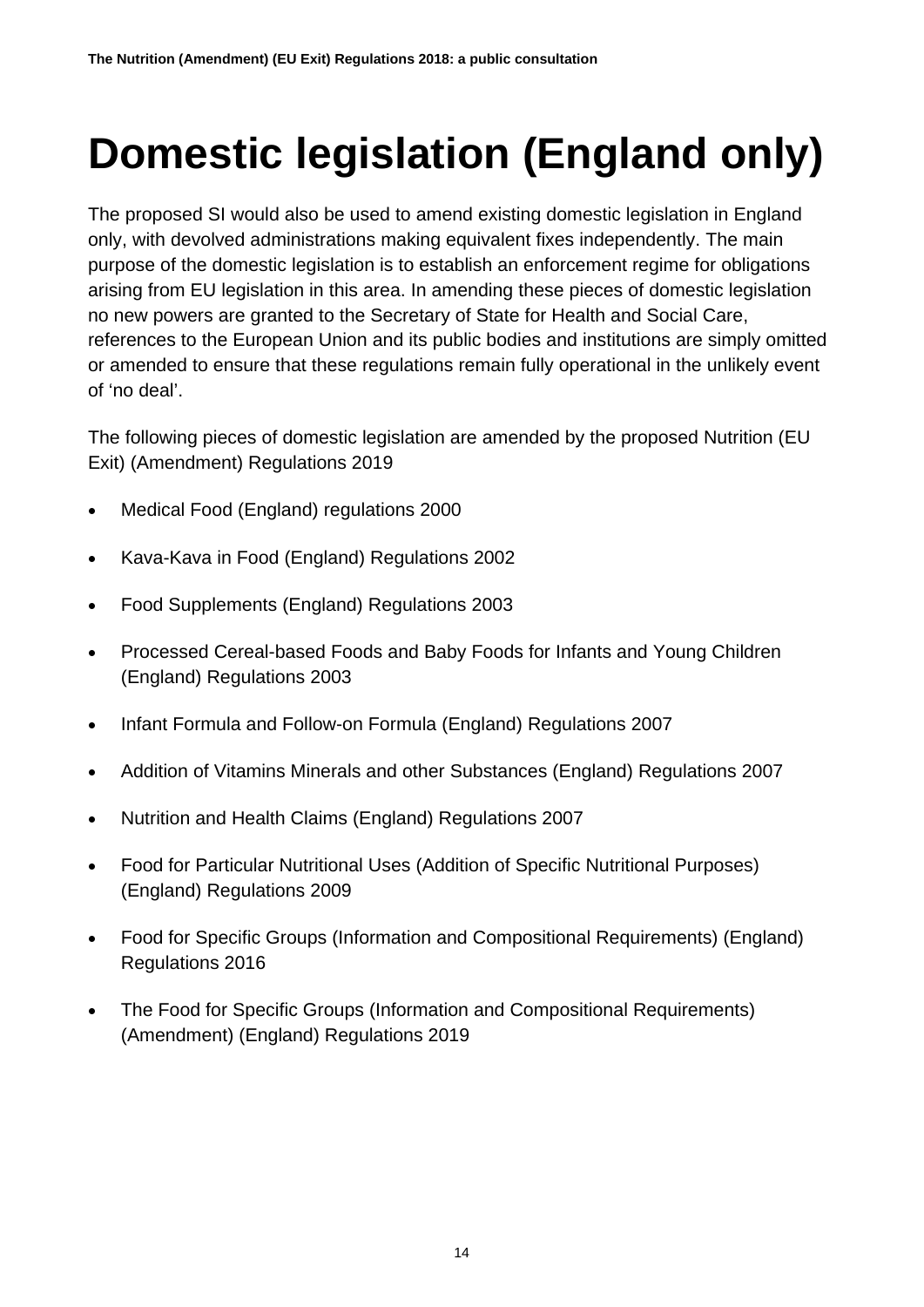## <span id="page-14-0"></span>**Impact**

#### <span id="page-14-1"></span>**Industry**

This legislation affects manufacturers and retailers of: pre-packaged foods and food supplements; infant and follow-on formulae; processed cereal based foods and baby foods; food for special medical purposes; total diet replacement for weight control; food products which assert nutritional or health claims in commercial communications, whether in labelling, presentation, or advertising. We assume that these businesses will have an acute interest in our approach to amending the regulatory frameworks that govern their practices. However, as no significant changes are being proposed we estimate that businesses will only have to spend a short amount of time familiarising themselves with the new procedures. Guidance documents will be updated and published on GOV.UK to reflect developments in the regulatory framework.

Although the approach aims to minimise impact on businesses, there may be ongoing costs for businesses currently operating in the UK as they will need deal with additional UK-only regulation if they currently sell in the EU/EEA.

Nutrition and health claims authorised by the UK will not be valid on the EU market, and vice versa. This would increase administrative burden on companies as they would have to submit claims to both the UK and the EU if they wished to make the claim in both areas. We estimate that the application paperwork should take around thirty minutes to complete.

#### <span id="page-14-2"></span>**Public sector equality duty impact assessment**

An Equalities Impact Assessment for this policy has been completed. We consider that the legislation to domesticate EU food and nutrition legislation will not have any effect on equality in relation to any of the protected characteristics under the Public Sector Equality Duty (age, disability, gender reassignment, pregnancy and maternity, race, religion or belief, or sexual orientation), or disproportionately impact on any particular group. The policy will also have no effect on family relationships and functions.

#### <span id="page-14-3"></span>**Benefits**

There are no incremental benefits associated with the proposal as it does not impose additional or new burdens on business and enforcement bodies.